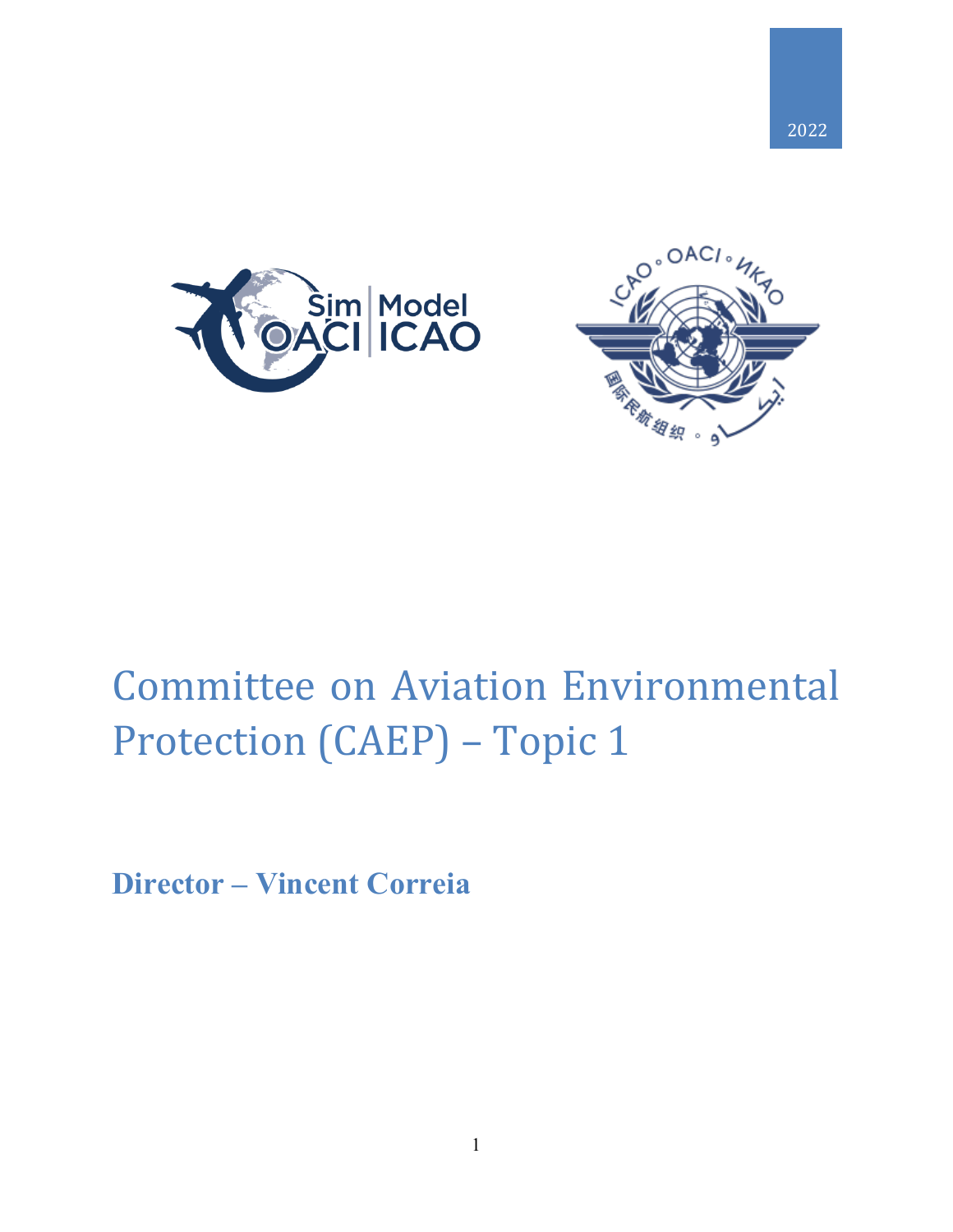# Reduction of greenhouse gases emissions produced by aviation: Addressing the compatibility of international and regional instruments

### 1. Introduction

 $\overline{a}$ 

Climate change became one of the most challenging environmental issues of our time, since its negative effects "*are already being felt on every continent*".<sup>1</sup> On December 12, 2015, States have adopted the *Paris Climate Agreement* with the ambition to keep global temperature rise to below  $2^{\circ}$ C by the end of the Century. However, while emissions reductions from domestic aviation are governed by this agreement, emissions from international aviation are excluded.

The International Civil Aviation Organization [ICAO] is working on the issue of emissions from international civil aviation.

#### 2. The Contribution of Aviation to Climate Change

Even if aviation only contributes to 2% of global man-made CO2 emissions, according to the International Air Transport Association [IATA] , its impact on climate change is undisputed. Aircraft emit gases and particles directly into the upper troposphere, the only human enterprise to do so, and lower stratosphere. It affects atmospheric composition by, inter alia, altering the concentration of atmospheric greenhouse gases. Aviation operations significantly contribute to climate change at different levels, as it induces emissions and particles from, among others: aircraft, ground support services, auxiliary power units providing electricity and air conditioning to aircraft parked at airport terminal gates, stationary airport power sources or construction equipment operating at the airport.

Yet very harmful to the environment,  $CO<sub>2</sub>$  emissions are not the only emissions produced by aviation. As revealed by the Intergovernmental Panel on Climate Change (IPCC)'s report, 'Aviation and the Global Atmosphere':

*The principal emissions of aircraft include the greenhouse gases carbon dioxide and water vapour (H2O). Other major emissions are nitric oxide (NO) and nitrogen dioxide (NO2) (which together are termed NOx), sulfur oxides (SOx), and soot. The total amount of aviation fuel burned, as well as the total emissions* 

<sup>&</sup>lt;sup>1</sup> UN, "Tackling Climate Change", online: UN <[www.un.org/sustainabledevelopment/climate-change/>](http://www.un.org/sustainabledevelopment/climate-change/).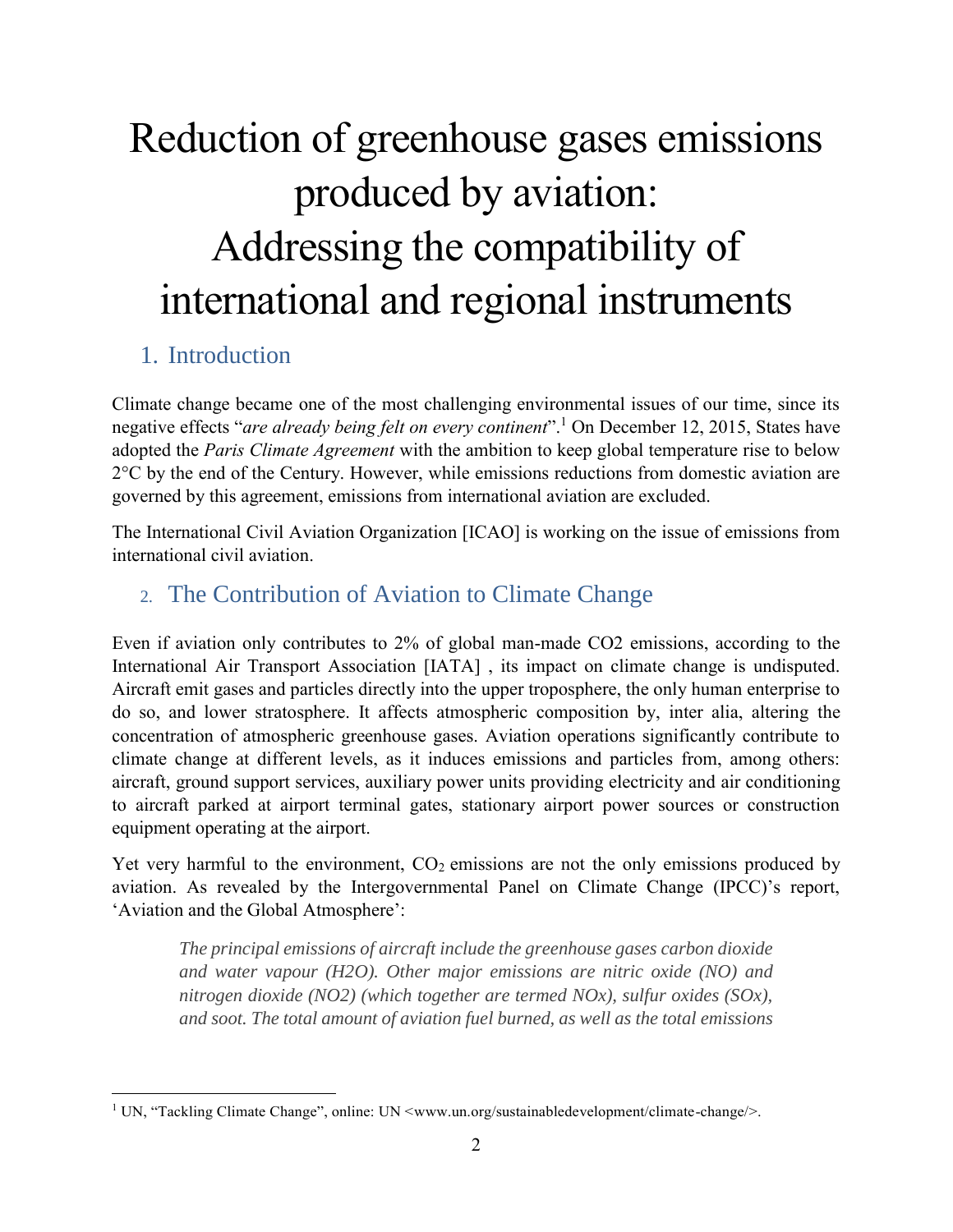*of carbon dioxide, NOx, and water vapour by aircraft, are well known relative to other parameters important to this assessment.<sup>2</sup>*



Aircraft emissions and climate change

*Source: D. S. Lee and al., "Aviation and global climate change in the 21st century", Atmospheric Environment, 43 (2009) 3520- 3537, p. 3521*

The concerns regarding aviation and climate change are furthermore increasing as it is estimated that traffic doubles every 15 years<sup>3</sup>, as represented by Airbus in the graphic below:

 $\overline{a}$ 

<sup>2</sup> IPCC, IPCC Special Report - Aviation And The Global Atmosphere, 1999, online : < <https://www.ipcc.ch/pdf/special-reports/spm/av-en.pdf> >, p. 3.

<sup>&</sup>lt;sup>3</sup> Airbus, Growing Horizons – 2017/2036, 2017, online : < [http://www.airbus.com/content/dam/corporate](http://www.airbus.com/content/dam/corporate-topics/publications/backgrounders/Airbus_Global_Market_Forecast_2017-2036_Growing_Horizons_full_book.pdf)[topics/publications/backgrounders/Airbus\\_Global\\_Market\\_Forecast\\_2017-](http://www.airbus.com/content/dam/corporate-topics/publications/backgrounders/Airbus_Global_Market_Forecast_2017-2036_Growing_Horizons_full_book.pdf) 2036 Growing Horizons full book.pdf >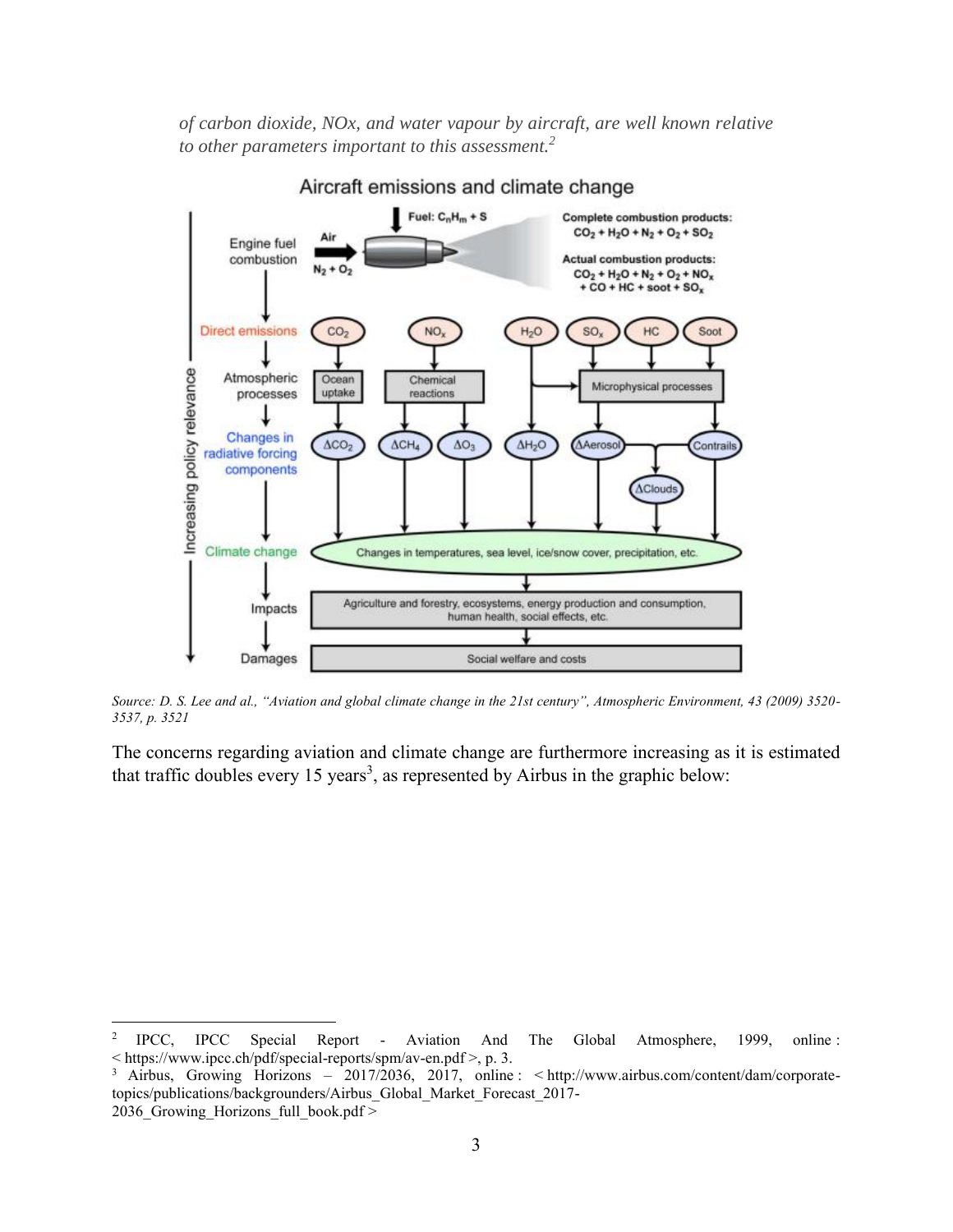

*Source: Airbus, Growing Horizons – 2017/2036, 2017, p. 7.*

On the basis of the existing data, forecasts estimate that traffic will double from 2017 to 2036:





#### 3. Tackling the Issue of Climate Change at ICAO Level

With the ever-increasing traffic, it is thus estimated that aviation contribution to climate change is projected to grow by a factor of approximately 3-4, thus becoming an increasing proportion of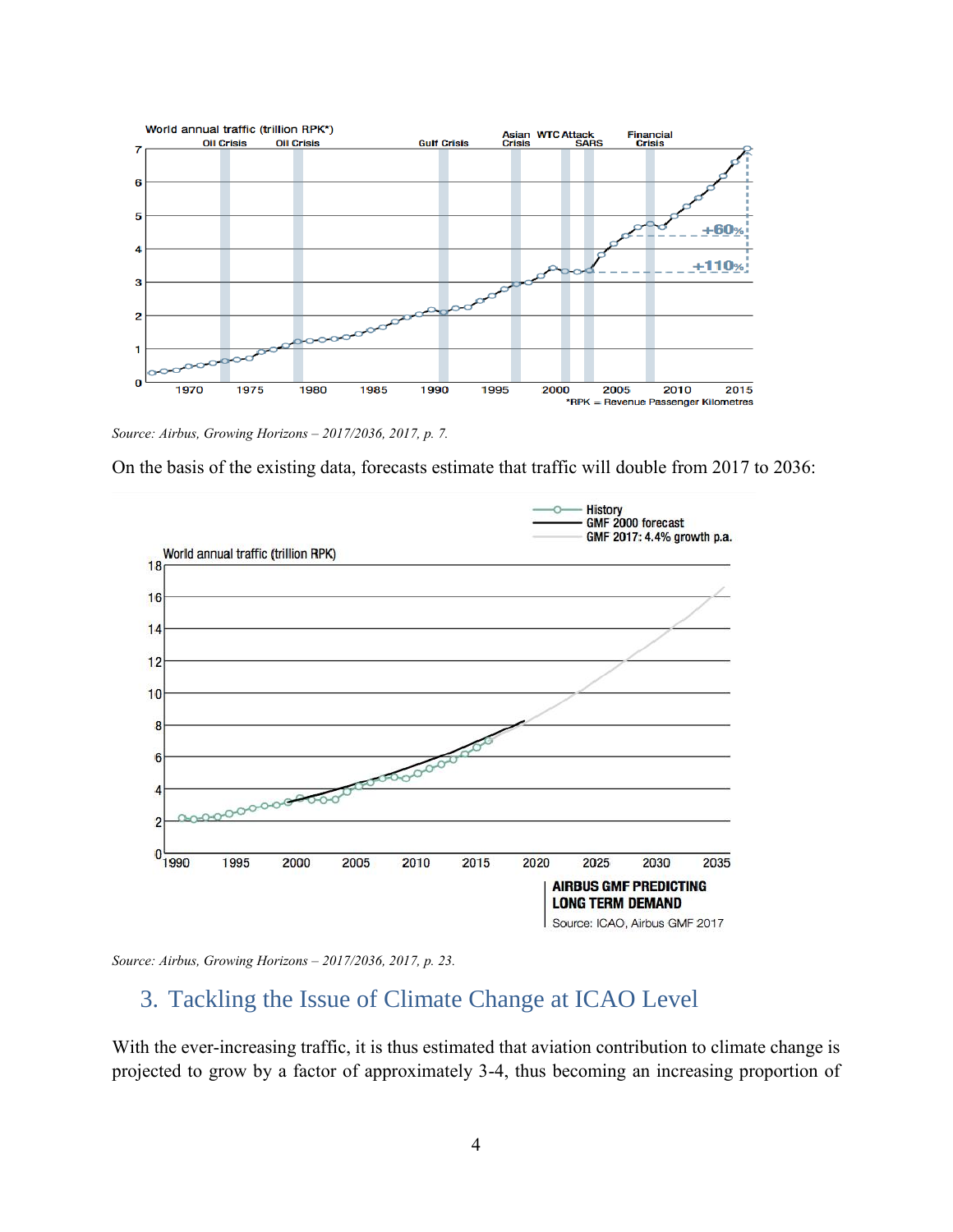total anthropogenic emissions  $(4 \text{ to } 4.7\%)^4$ . As a consequence, the issue of aircraft emissions is on top of ICAO's agenda since the beginning of 2010, even if the contribution of aviation to global warming has already been acknowledged during the Kyoto Summit. Article 2, para. 2 of the 1997 Kyoto Protocol acknowledges the leading role of ICAO when it comes to emissions produced by aviation, by stating that:

*The Parties included in Annex I shall pursue limitation or reduction of emissions of greenhouse gases not controlled by the Montreal Protocol from aviation and marine bunker fuels, working through the International Civil Aviation Organization and the International Maritime Organization, respectively.*

In spite of the debates surrounding this provision, most notably regarding the possibility to discuss the subject matter in other *fora*, the majority of the States accepted to address the issue of aircraft emissions at ICAO level. After years of discussions ICAO's General Assembly adopted in 2013 its Resolution A38-18 which stated that:

*ICAO and its Member States with relevant organizations will work together to strive to achieve a collective medium term global aspirational goal of keeping the global net carbon emissions from international aviation from 2020 at the same level.* 

By setting a clear objective of establishing a scheme to reduce the impact of aviation on climate change, it helped to avoid a major opposition between the European Union and the rest of the world, after the turmoil provoked by EU Directive 2008/101, which sought to include aircraft emissions within the European Emission trading scheme (ETS), established by EU directive 2003/87. Thus, the outcome of the last General Assembly, held in 2016, is of uttermost importance and was awaited by the aviation community.

Resolution A39-3 on Consolidated statement of continuing ICAO policies and practices related to environmental protection explicitly recognized that the Assembly:

*Decides to implement a GMBM scheme in the form of the Carbon Offsetting and Reduction Scheme for International Aviation (CORSIA) to address any annual increase in total CO2 emissions from international civil aviation (i.e. civil aviation flights that depart in one country and arrive in a different country) above the 2020 levels, taking into account special circumstances and respective capabilities<sup>5</sup> .* 

 $\overline{a}$ 

 $4$  D. S. Lee and al., "Aviation and global climate change in the 21st century", Atmospheric Environment, 43 (2009) 3520-3537, p. 3534.

<sup>&</sup>lt;sup>5</sup> ICAO General Assembly Resolution A39-3 on Consolidated statement of continuing ICAO policies and practices related to environmental protection, para. 5.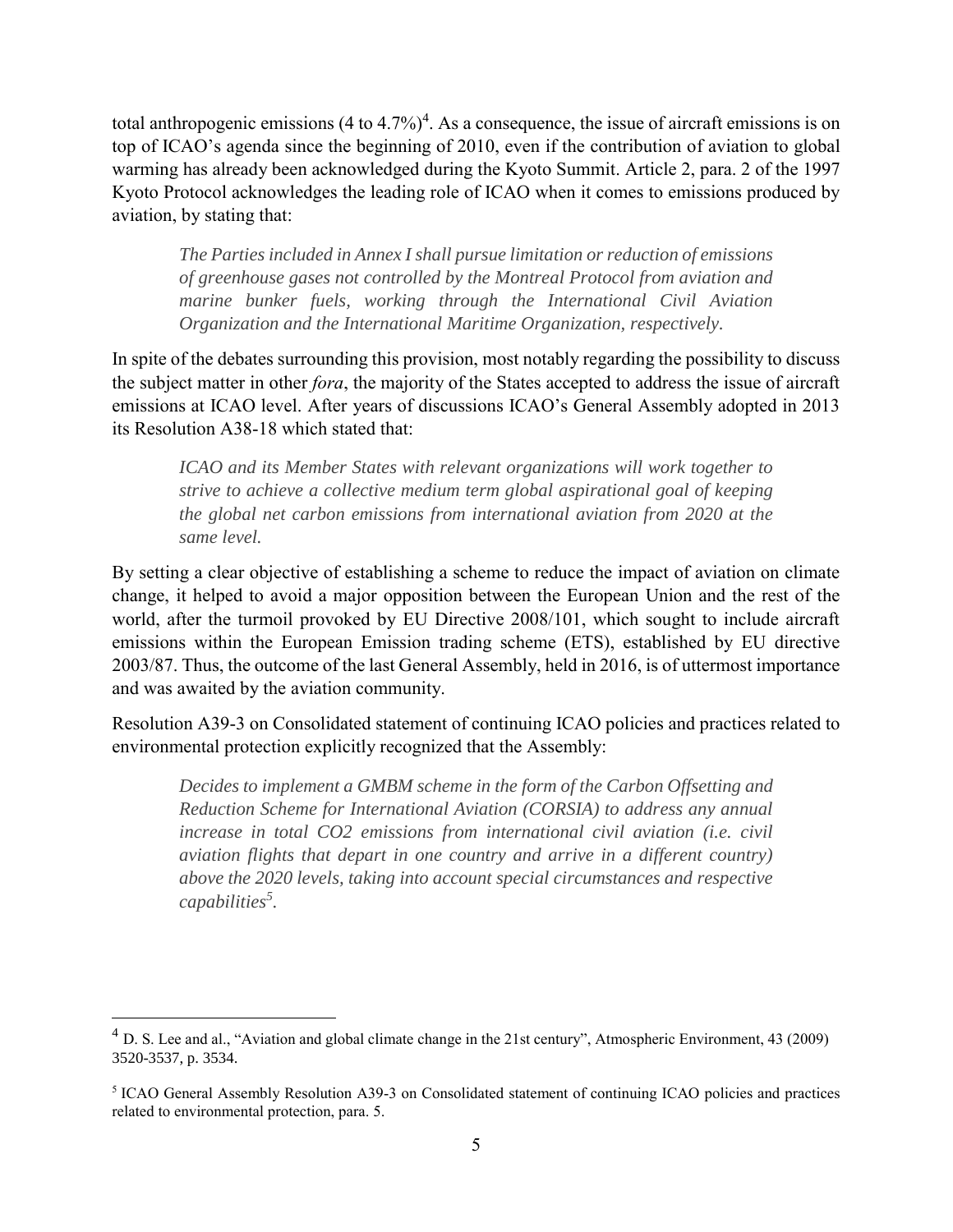On 27 June 2018, the Council of ICAO adopted the First Edition of Volume IV, Annex 16 to the Chicago Convention, which was made available to Contracting States in July 2018. It became effective on 22 October 2018 and it is now applicable from the  $1<sup>st</sup>$  January 2019.

Resolution A40-19, on Consolidated statement of continuing ICAO policies and practices related to environmental protection – Carbon Offsetting and Reduction Scheme for International Aviation (CORSIA) states that the General Assembly "Emphasizes the role of CORSIA to complement a broader package of measures to achieve the global aspirational goal, without imposing inappropriate economic burden on international aviation".

#### **The crucial questions to be addressed at ICAO Level**

The details of the Carbon Offsetting and Reduction Scheme for International Aviation (CORSIA) have been set up in the Volume IV, Annex 16. The General Assembly requested ICAO's Council to develop standards and recommended practices (SARPs) in order to implement the Monitoring, Reporting and verification system (MRV), define Emissions Unit Criteria (EUC), support the establishment of registries and work on the governance of the CORSIA.

The regime established by the new Volume IV, Annex 16 is built on the following elements:

- Are subject to CORSIA international flights (as defined in Article 1.1.2 of Volume IV, Annex 16) carried out by aeroplane operators that produce annual CO2 emissions greater than 10 000 tonnes (Article 2.1.1 of Volume IV, Annex 16)
- During the pilot phase (2021-2023), CORSIA is applicable only to States that voluntarily participate, on a "State pair" basis6
- Attribution of international flights to aeroplane operators and to States for enforcement and monitoring ( Part II, Chapter I, Volume IV, Annex 16)
- Choice of monitoring methods (Article 2.2.1.2 and 2.2.1.3 of Volume IV, Annex 16)
- Any aeroplane operator shall submit to the State to which it is attributed a copy of the verified Emissions Report for approval by the State and a copy of the associated Verification Report (Article 2.3.1 of Volume IV, Annex 16)
- Estimation and reporting Tool (CERT)7

 $\overline{a}$ 

- **Offsetting requirements ( Part II, Chapter III, Volume IV, Annex 16)**
- The aeroplane operator shall meet its offsetting requirements by cancelling CORSIA Eligible Emissions Units in a quantity equal to its total final offsetting requirements for a given compliance period (Article 4.2.1 of Volume IV, Annex 16)

ICAO's work is nevertheless not yet completed, as some elements still need to be adopted and approved by the ICAO Council, most notably concerning Emissions Units<sup>8</sup>, Eligible fuels (including fossil fuels) and the establishment of the CORSIA Central registry<sup>9</sup>. These elements

<sup>6</sup> See, for the updated list :<https://www.icao.int/environmental-protection/CORSIA/Pages/state-pairs.aspx> [accessed on 31 December 2018].

<sup>7</sup> Se[e https://www.icao.int/environmental-protection/CORSIA/Pages/CERT.aspx](https://www.icao.int/environmental-protection/CORSIA/Pages/CERT.aspx) [accessed on 31 December 2018].

<sup>8</sup> Se[e https://www.icao.int/environmental-protection/CORSIA/Pages/CORSIA-Emissions-Units.aspx](https://www.icao.int/environmental-protection/CORSIA/Pages/CORSIA-Emissions-Units.aspx) [accessed on 31 December 2018].

<sup>9</sup> Se[e https://www.icao.int/environmental-protection/CORSIA/Pages/CCR.aspx](https://www.icao.int/environmental-protection/CORSIA/Pages/CCR.aspx) [accessed on 31 December 2018].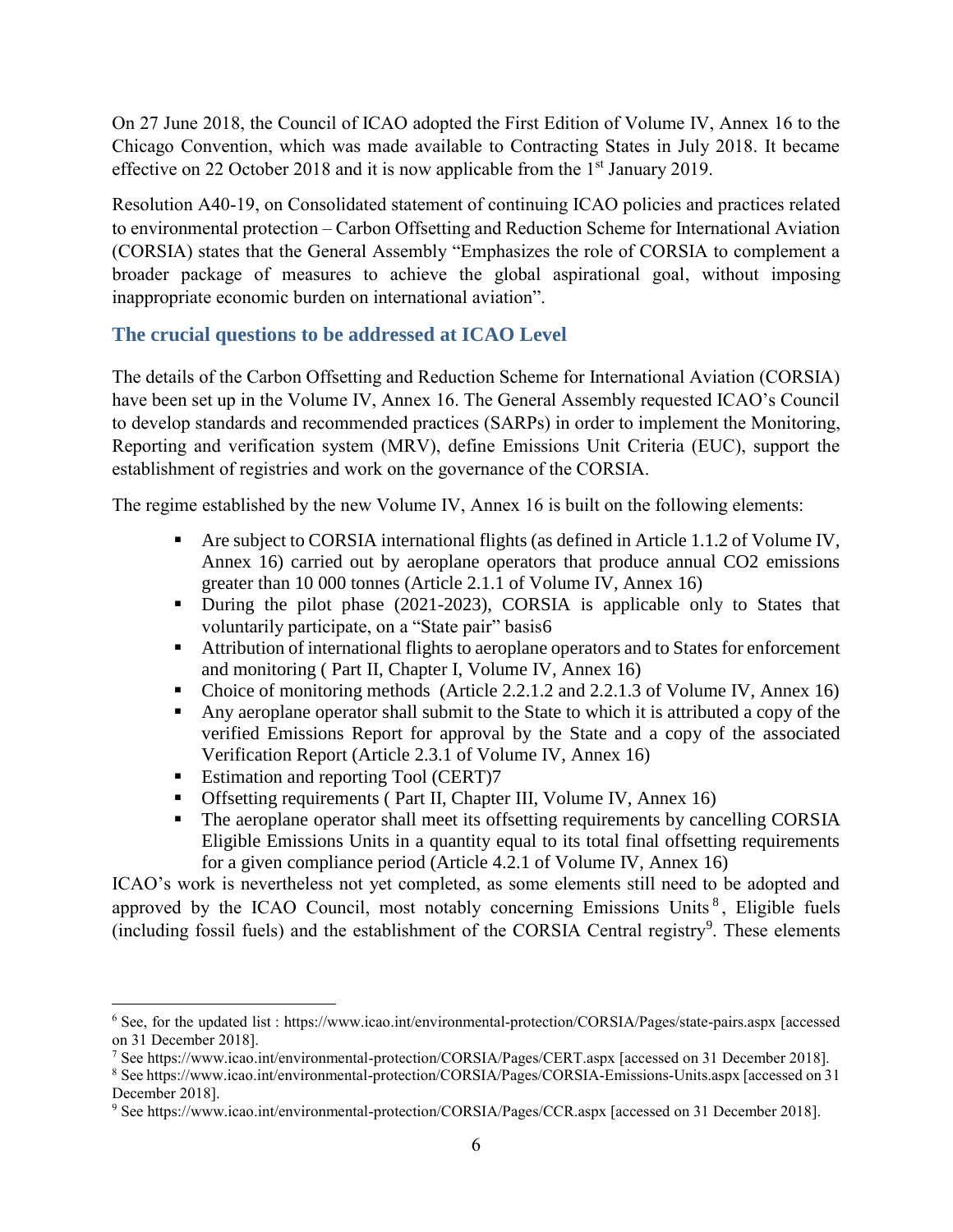will have a decisive impact on the effectivity of the CORSIA and the ability of the international aviation community to reduce its contribution to global warming.

Resolution A40-19 explicitly requested that the following actions be taken:

*a) the Council, with the technical contribution of CAEP, to update the Annex 16, Volume IV and Environmental Technical Manual, Volume IV, as appropriate;* 

*b) the Council, with the technical contribution of CAEP, to continue to develop and update the ICAO CORSIA documents referenced in Annex 16, Volume IV related to: ICAO CORSIA CO2 Estimation and Reporting Tool; CORSIA eligible fuels; CORSIA emissions units criteria (EUC); and CORSIA Central Registry, as appropriate; c) the Council to develop and update the ICAO CORSIA document referenced in Annex 16, Volume IV related to the eligible emissions units for use by the CORSIA, considering the recommendations of the TAB;* 

*d) the Council to establish, by early 2020, and maintain the CORSIA Central Registry under the auspices of ICAO to enable the reporting of relevant information from Member States to ICAO;* 

*e) the Council to continue to oversee the implementation of the CORSIA, with support provided by the AGC and CAEP, as appropriate; and* 

*f) Member States to take the necessary action to ensure that national policies and regulatory frameworks are established for the compliance and enforcement of the CORSIA, in accordance with the timeline set forth by Annex 16, Volume IV.*

Hence, questions such as the calculation of historical emissions, allocation of EUC, and proper surveillance at the international level must be solved as soon as possible. On the long run, the principles of Common but differentiated responsibilities and capabilities (CBDR) and Special circumstances and respective capabilities (SCRC) must be addressed in a way to avoid undesired effects such as carbon leakage or distortions of competition. It must also be noted that several contracting States, namely Brazil, China, India and Russia formulated reservations to Resolutions A40-18 and A40-19, thus reflecting some serious opposition from important aviation Countries.

From a legal perspective, the issue of aircraft emissions must be solved having regards to both multilateral environmental (most notably the Paris Convention and the United Nations Framework Convention on Climate Change and its Kyoto Protocol) and aviation conventions, bilateral air services agreements and possible unilateral actions by States or Regional economic integration organizations (REIO).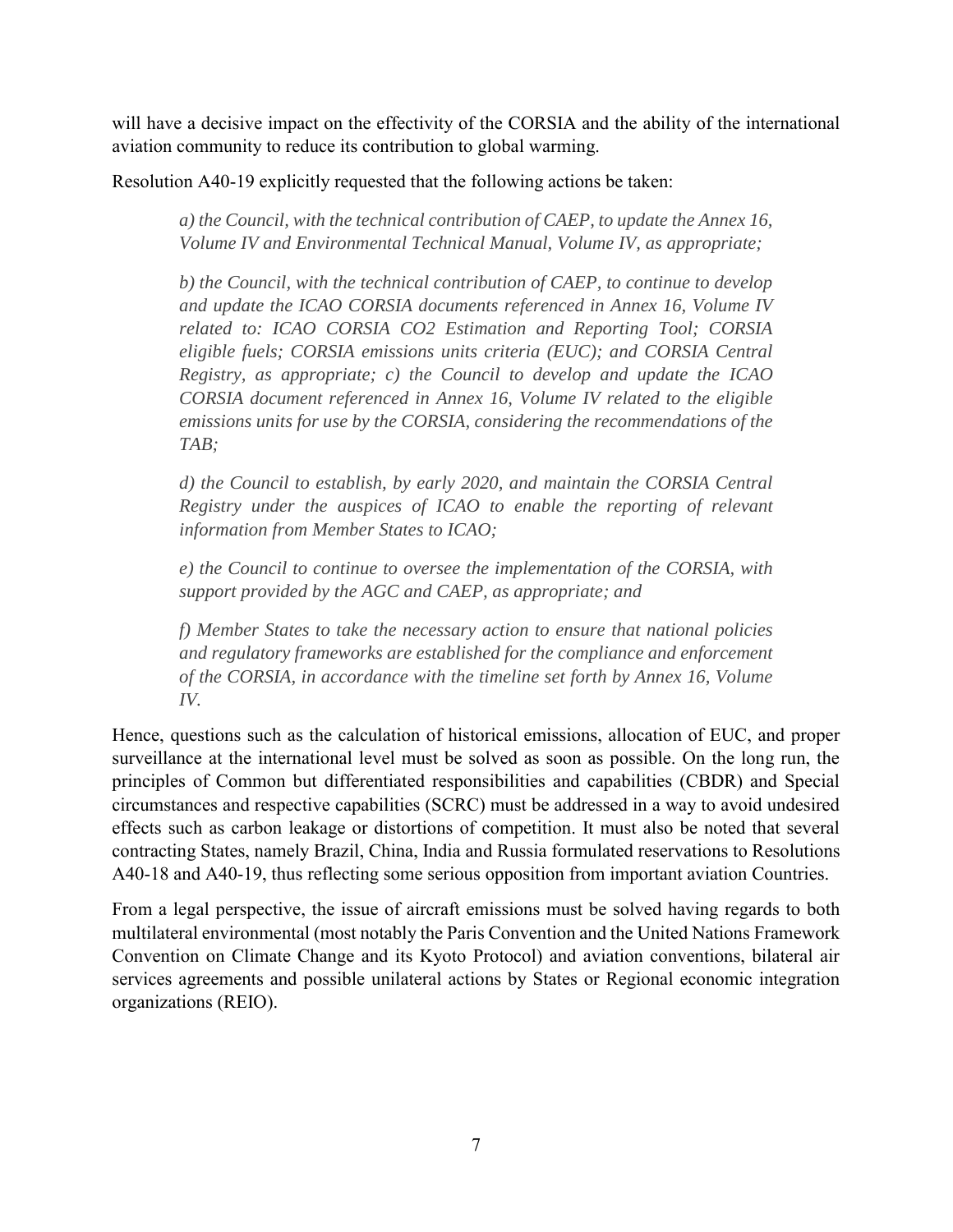In this respect, the Council of the European Union adopted, on 29 November 2018, a common position regarding the notification of differences to be made by its Member States<sup>10</sup>, in accordance with Article 38 of the Chicago Convention<sup>11</sup>. While stating that the EU is currently working on the necessary normative adaptations to solve the differences existing between CORSIA and Directive 2003/87/EC, it raises problems of compatibility of the two instruments when it comes to their respective scopes of application:

*"In respect of both, the scope of application of Directive 2003/87/EC as it currently stands shall be recalled. The Directive applies irrespective of the nationality of the aeroplane operator and in principle covers flights which depart from or arrive in an aerodrome situated in the territory of a Member State to which the Treaty applies. Directive 2003/87/EC applies without distinction to flights within and between Member States and/or EEA countries."*

As the EU does not seem willing to lower its environmental ambitions, and provided that the European Parliament is opposed to the application of CORSIA to intra-European flights<sup>12</sup>, the issue of ensuring the compatibility of ICAO's CORSIA and EU's ETS mechanism is crucial in order to ensure adhesion of European States to the international instrument and avoid further unilateral actions in the future. In this respect, due attention must be paid to para. 18 of Resolution A40-19, which states that:

*"CORSIA is the only global market-based measure applying to CO2 emissions from international aviation so as to avoid a possible patchwork of duplicative State or regional MBMs, thus ensuring that international aviation CO2 emissions should be accounted for only once".*

 $\overline{a}$ 

<sup>&</sup>lt;sup>10</sup> Council Decision (EU) 2018/2027 of 29 November 2018 on the position to be taken on behalf of the European Union within the International Civil Aviation Organization in respect of the First Edition of the International Standards and Recommended Practices on Environmental Protection — Carbon Offsetting and Reduction Scheme for International Aviation (CORSIA), *OJEU* L 325, 20 December 2018, p. 25.

 $11$  Article 38 of the Chicago Convention: "Any State which finds it impracticable to comply in all respects with any such international standard or procedure, or to bring its own regulations or practices into full accord with any international standard or procedure after amendment of the latter, or which deems it necessary to adopt regulations or practices differing in any particular respect from those established by an international standard, shall give immediate notification to the International Civil Aviation Organization of the differences between its own practice and that established by the international standard. In the case of amendments to international standards, any State which does not make the appropriate amendments to its own regulations or practices shall give notice to the Council within sixty days of the adoption of the amendment to the international standard, or indicate the action which it proposes to take. In any such case, the Council shall make immediate notification to all other states of the difference which exists between one or more features of an international standard and the corresponding national practice of that State."

<sup>&</sup>lt;sup>12</sup> See European Parliament, Resolution of 25 October 2018 on the 2018 UN Climate Change Conference in Katowice, Poland (COP24), P8\_TA-PROV(2018)0430, para. 41: "Expresses concern about the level of ambition of ICAO's Carbon Offsetting and Reduction Scheme for International Aviation (CORSIA), given the ongoing work on the Standards and Recommended Practices (SARPs) meant to implement the scheme from 2019; strongly opposes the efforts to impose CORSIA on flights within Europe, overriding EU laws and independence in decision-making; stresses that further dilution of the draft CORSIA SARPs is unacceptable; calls on the Commission and the Member States to do their utmost in strengthening CORSIA's provisions and hence its future impact."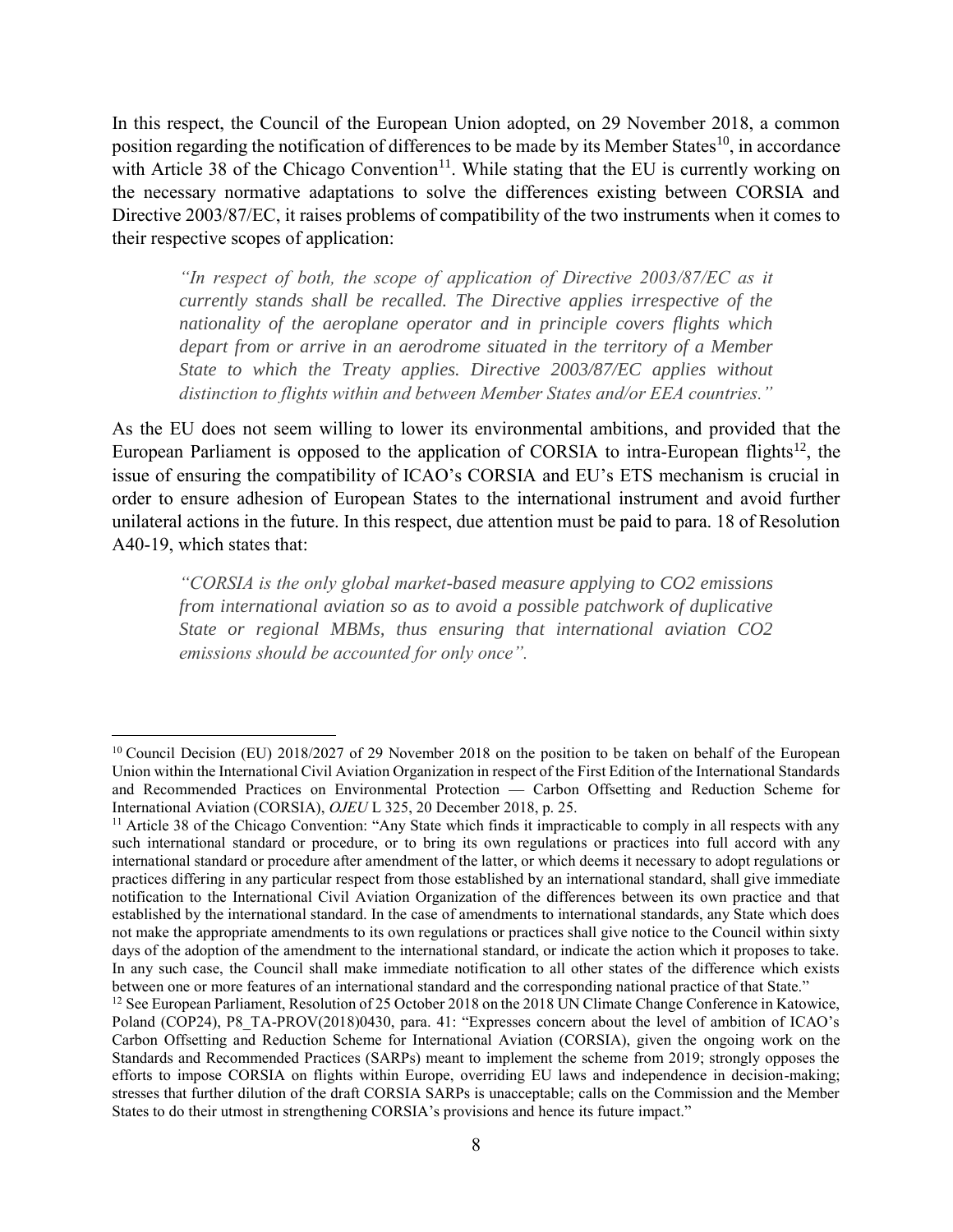### 4. Non-exhaustive list of potential questions to be addressed by the delegates

How to secure the compatibility of the European Union's ETS (or other regional initiatives) with the CORSIA and avoid overlapping of regulations?

How to ensure the coherence of CORSIA if several Contracting States notify differences?

Is there a way to enforce CORSIA at ICAO level or should it be at national level (including through provisions in Air Services Bilateral Agreements)?

Can the different levels of participation of Countries induce negative effects on the environment, such as 'carbon-leakage'?

How to ensure that the CORSIA will start producing effects regarding the objective of carbon neutral growth from 2021 onwards?

How can ICAO effectively monitor the implementation of the CORSIA and the related emissions?

What should be the core elements of the future CORSIA Central Registry?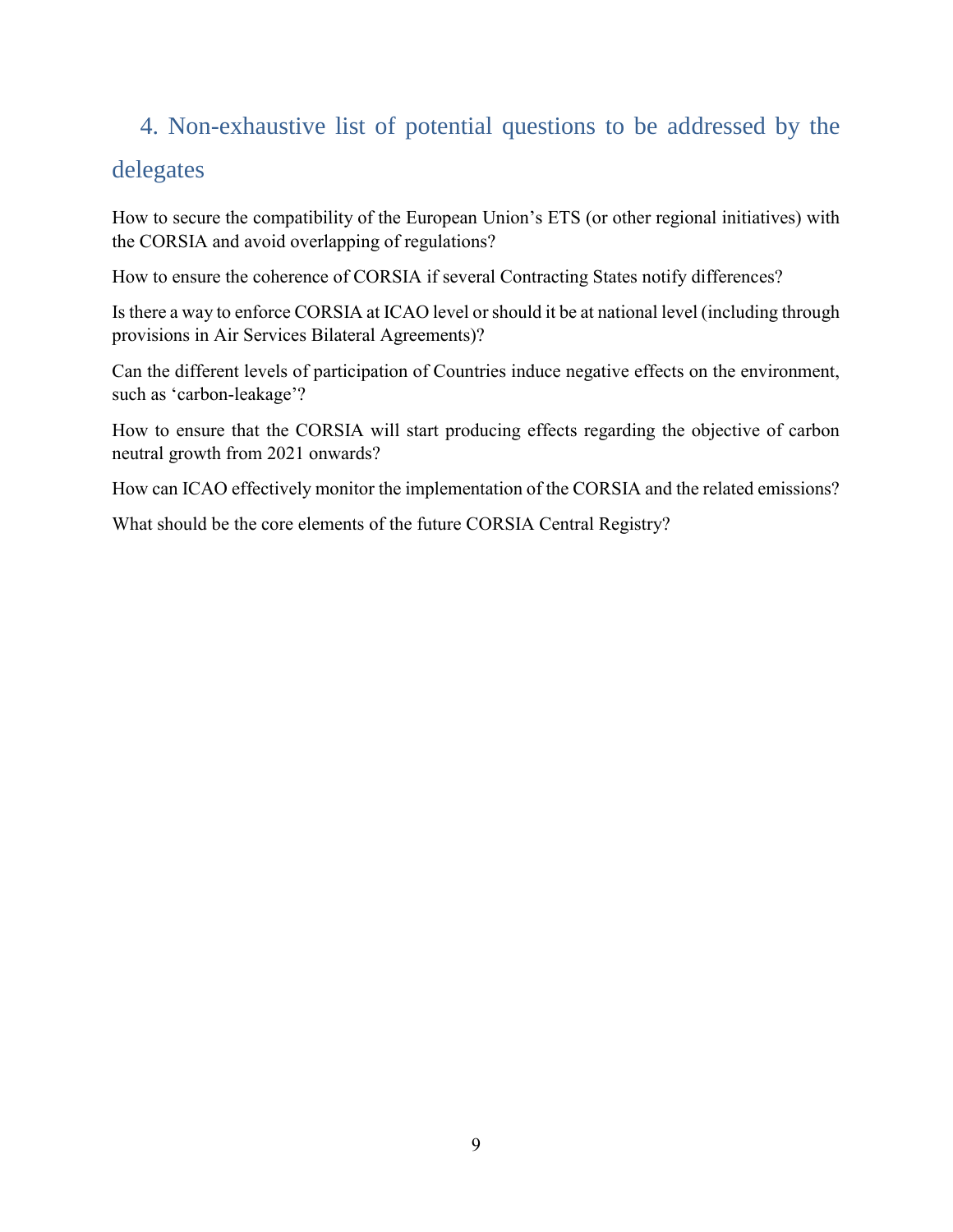#### 5. Selected bibliography

Convention on International Civil Aviation, 7 December 1944, 15 UNTS 295, ICAO Doc 7300/9.

United Nations Framework Convention on Climate Change, 9 May 1992, 1771 UNTS 107.

- Kyoto Protocol to the United Nations Framework Convention on Climate Change, 11 December 1997, 2303 UNTS 162.
- Paris Agreement, 12 December 2015.
- Montreal Protocol on Substances that Deplete the Ozone Layer, 16 September 1987, 1522 UNTS 3.
- ICAO, (2008) 3 International Standards and Recommended Practices: Annex 16 to the Convention on International Civil Aviation: Volume 2, Aircraft Engine Emissions.
- IATA, An Airline Handbook on CORSIA, 3rd edition, November 2018, 54 pp., at: <https://www.iata.org/policy/environment/Documents/corsia-handbook.pdf>
- EC, Directive 2008/101/EC of the European Parliament and of the Council of 19 November 2008 amending Directive 2003/87/EC so as to include aviation activities in the scheme for greenhouse gas emission allowance trading within the Community, [2009] OJ, L 8/3.
- Ruwantissa ABEYRATNE, "Outcome of the 39th Session of the International Civil Aviation Organization Assembly", (2017) 42 Air and Space Law 13.
- Ruwantissa ABEYRATNE, "Environmental Politics and Law: The Search for a Global Market-Based Measures Scheme for Aircraft Emissions", (2014) XXXIX Ann Air & Sp L 529.
- Ruwantissa ABEYRATNE, "Carbon offsetting as a trade related market based measure for aircraft emissions", (2017) 51 Journal of World Trade (Law-Economics-Public Policy) 425.
- George T. BLUMENTHAL, Aviation and climate change, New York: Nova Science Publishers, 2010.
- Vincent CORREIA, "Las posibles soluciones para llegar a un acuerdo global sobre los derechos de emisiones", in M. FOLCHI (ed.), Actas de las XXXIX Jornadas Latino-Americanas de Derecho Aeronáutico y Espacial, ALADA, 2016.
- Jacqueline ETIL SERRAO, "Global versus Unilateral Measures to Protect the World's Environment: Implications for the Air Transport Industry" (2002) XXVII Ann Air & Sp L 551.
- Uwe M. ERLING,"How to Reconcile the European Union Emissions Trading System (EU ETS) for Aviation with the Carbon Offsetting and Reduction Scheme for International Aviation (CORSIA)?", (2018) 43 Air and Space Law, 371.
- Uwe M. ERLING, "International Aviation Emissions Under International Civil Aviation Organization's Global Market Based Measure: Ready for Offsetting?", (2017) 42 Air and Space Law,1.